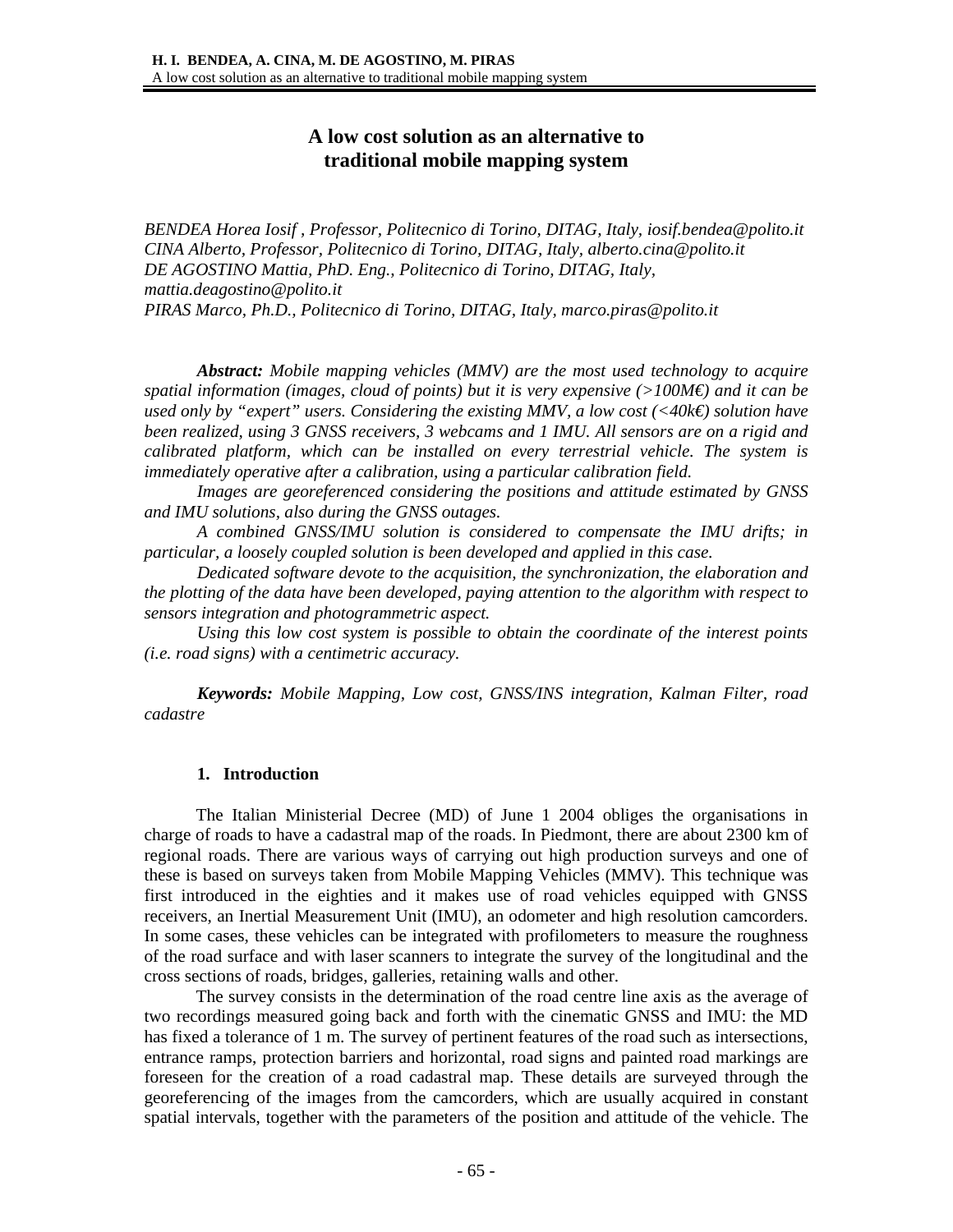tolerance allowed by the MD for the survey of the pertinent features is 2 m. The GNSS-IMU integration for the calculation of the position and attitude angles of the vehicle is based on Kalman filter which allows the position of the vehicle to be surveyed, even in the absence of a GNSS signal. The modelling of the errors in the IMU inertial equipment is determinant to obtain a good solution, especially for temporal gaps in the GNSS data, as a consequence of urban canyons, tunnels etc.

Different vehicles equipped with sophisticated and expensive sensors exist in Italy and throughout the world. The objective of this work was to create a low cost equipment ( $\lt 30 \text{ kg}$ ) that could be installed on any type of vehicle. The purpose is both that of being able to carry out surveys with accuracy specified in the DM without large investment, and of creating a suitable means for the geometric testing phase of the surveys carried out by the contracting companies.

# **2. Description Of The MMS**

Today the MMSs available on the market are surely considered into the category "high cost", because the average cost is usually greater than 50000  $\in$  the number of user and the possible interested sectors are limited by this factor. The actual commercial solutions are complete, very specific and particularly related to the typology of relief.

The objective of this research is the development of a prototype for a MMS that can be proposed for a manufacturing production, based on the use of low cost sensors such as digital cameras, GNSS receivers and MEMS inertial sensors. This project has developed a multisensors system devotes to data acquisition that has the follow characteristics:

 $-$  low cost (< 30000  $\bigoplus$ );

- small dimensions and transportable;

- flexible, it will be installed without problems on different vehicles (rigid platform);

- adaptable, it has to guarantee different level of precision and type of information (position, attitude, images, clouds of points) through an integrated modular structure;

- user friendly, user not specialized can use this system eventually with a limited times of training.

The proposed low cost mobile mapping system (LC-MMS) is composed by:

- 3 GNSS L1/L2 geodetic receivers (Leica ATX1202GG);
- 3 webcams (Logitech Quickcam Pro 900)
- 1 or 2 IMUs (Crossbow IMU 700CA and Crossbow IMU 400CC)





Fig 1. Layout of the system and its configuration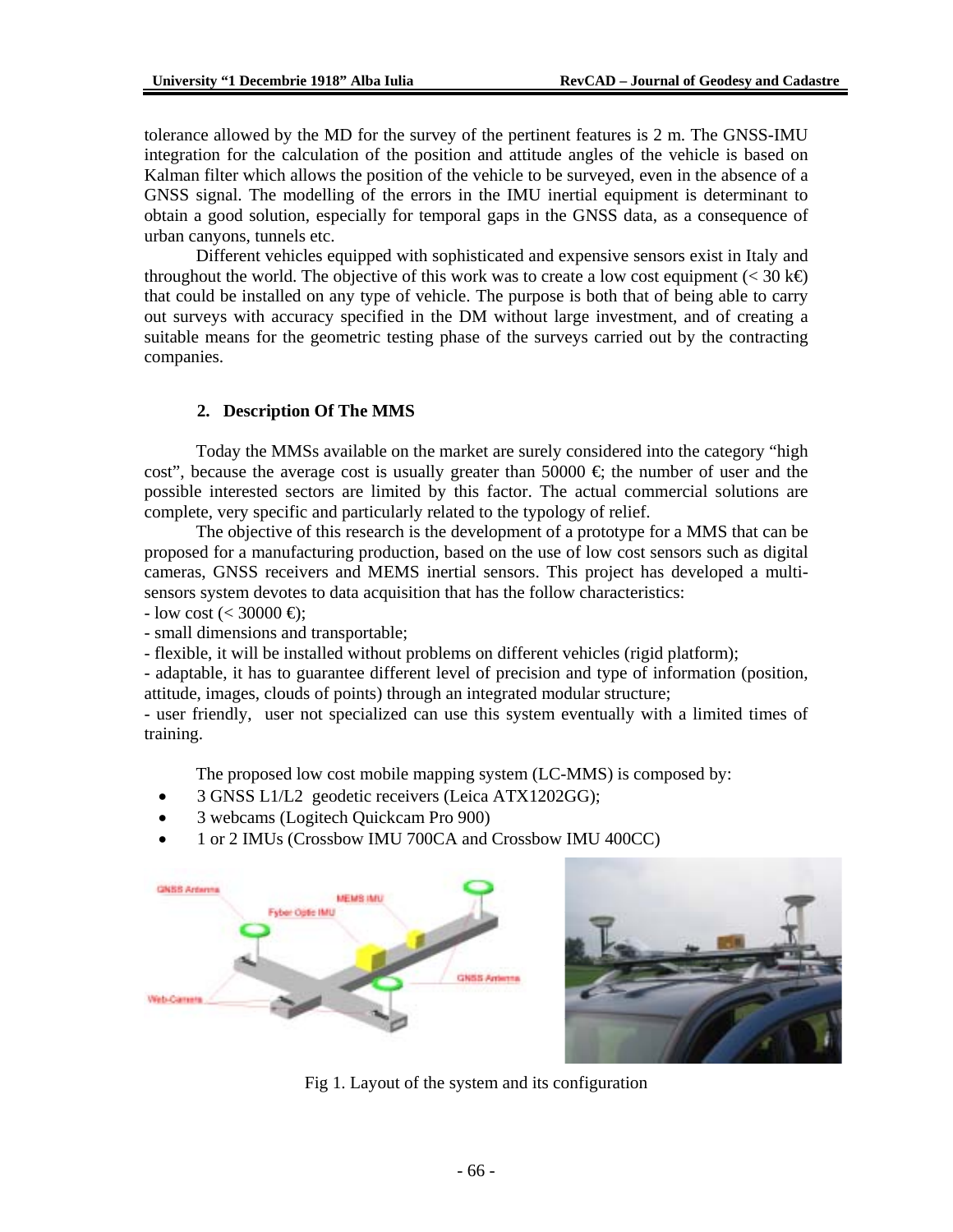The system would need an initial calibration that would make use of some specifically prepared calibration filed. The purposes of this operation are:

1) estimating the internal orientation parameters of the webcams and of the distortion curve of the lens;

2) estimating the external orientation parameters between the lens axis of the webcams and the instrumental reference system (body) materialised according to the position of the GNSS antennas.

The images are then put in a "ground" reference system, starting from the position of the GNSS antennas integrated with the acceleration and angular velocity data supplied by the IMU.

The nominal accuracies that can be reached in the surveying of centre line road axis and of the details from the images are, however, considered. The accuracy of the position of the antenna that can be reached with GNNS, kinematic RTK or in Post Processing is of a centimetre type for solutions with fixed internal ambiguities. If we consider the attitude of the vehicle to be known only from measurements of the 3 GNSS receivers to which a reasonable precision of 3 cm each can be attributed, placed on a vehicle at a known distance, the error in the determination of the roll, pitch and heading angles is lower than 2.1 gon. If we consider a taking distance of the camera of 20 m, the corresponding linear error becomes 67 cm (compatible with the tolerance requested by the Italian MD).

# SYSTEM CALIBRATION

The Mobile Mapping System requires to define some reference systems and to estimate the transformation parameters which allow to pass from a reference system to another one.

In our case, four reference systems are identify:

- (RS1) the mapping reference system  $(E, N, h)$ , which is green in Fig. 2 is the standard UTM WGS84 with ellipsoidal height: if a local model of geoid undulation is available, the orthometric height can be easily calculated. The final product is the recording of point coordinates of objects mapped in this reference system;
- (RS2) the body system  $(x_b, y_b, z_b)$ , which is red in Fig. 2, is defined using the GNSS/IMU instruments. In particular, in this case, the origin is fixed in the stern bottom of antenna mount, the  $y_b$ -axis is defined from the origin to the prow bottom of antenna mount and the  $z<sub>b</sub>$ -axis is not necessarily vertical but belongs to a vertical plane that contains  $y<sub>b</sub>$ . This system is fixed onto the car;
- (RS3) the camera system  $(x_c, y_c, z_c)$ , which is blue in Fig. 2, is the internal camera system (single camera system or the model system using two cameras in stereoscopic view) defined according to photogrammetric rules.

The  $z_c$ -axis coincides with the principal axis of the digital camera directed towards the road, the  $x_c$ -axis is in the same direction as the rows of acquired digital images;

(RS4) the plotting system  $(x_{pl}, y_{pl}, z_{pl})$ , which is yellow in Fig. 2, is the local system used to plot the point coordinates of the mapped objects. This system is joined to the car (and it can move with it). The  $z<sub>p1</sub>$ -axis coincides with the vertical for the bam of stern GNSS antenna, the  $y_{pl}$ -axis is the projection of  $y_b$  onto the horizontal plane that approximates the road surface (in a horizontal situation).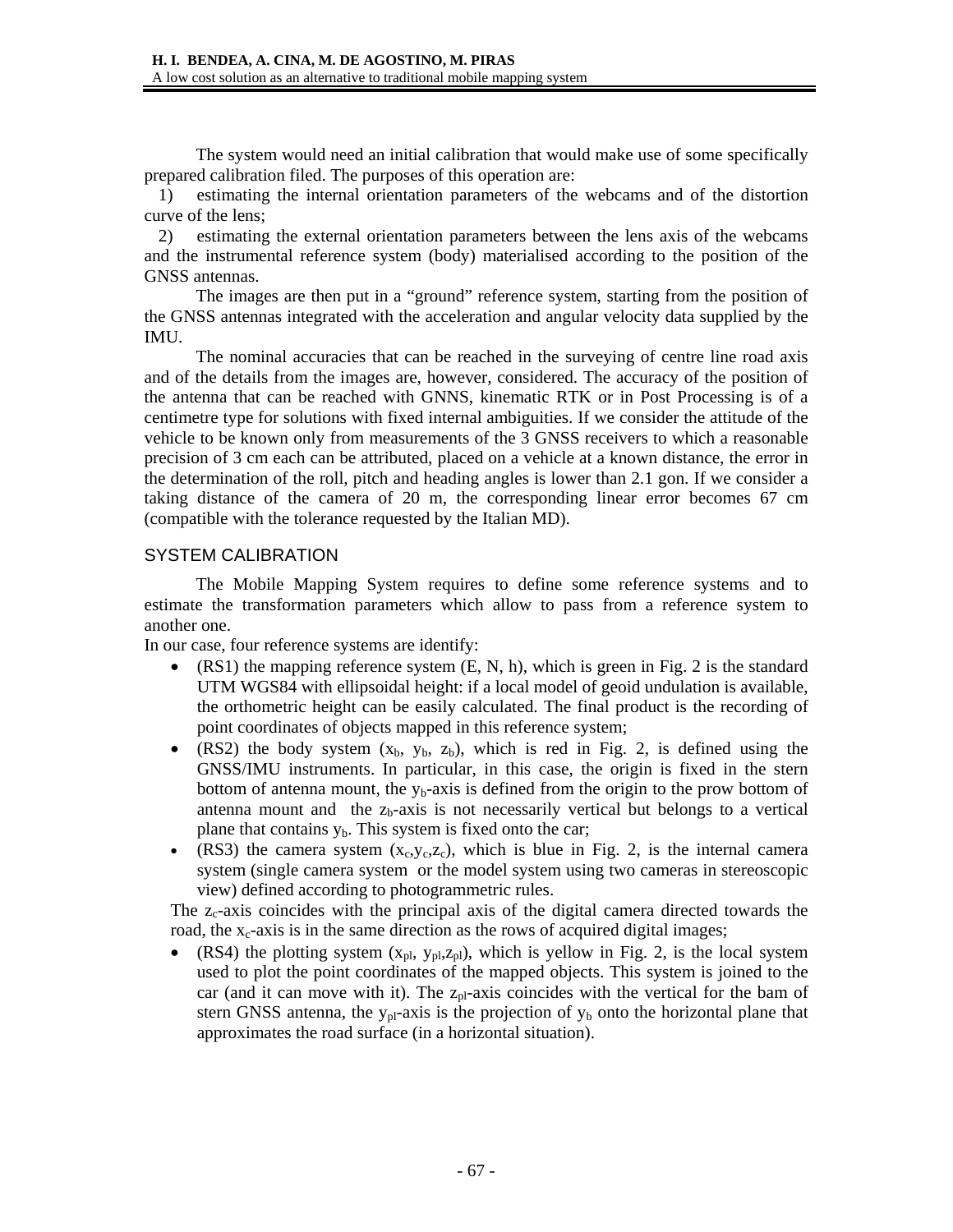

Fig 2. Reference systems of MMS

The used transformations between these reference systems are:

- RS2toRS1, a 3D roto-translation with a scale factor (7 parameters);
- RS4toRS2, a 3D roto-translation without a scale factor (6 parameters);

• RS3toRS4, a homographic projective transformation, if it uses a plane approximate approach (8 parameters and some additional parameters for optical camera calibration);

• RS3toRS4, the collinearity equations, if it uses a rigorous photogrammetric approach (9 parameters for each camera and some additional parameters for optical camera calibration).

The RS2toRS1 transformation is available using GNSS/IMU integrated observations and a limited interpolation. Instead, the other transformations require various parameters that must be known to permit the correct use of the MMS: a specific system calibration was needed to resolve this problem. After the calibration procedure, it was possible to use the proposed LC-MMS for these main functions:

• the direct survey of road paths using GNSS/IMU data, with measurements of lengthwise slope, road axes etc.;

• the positioning (in RS1) of each significant point that is useful to describe road cadastral details by means of a photogrammetric procedure with camera data. It is possible to use a simplified procedure based on monoscopic plotting (road planar hypothesis) or a rigorous spatial resection based on stereoscopic on-track plotting algorithm (this will be attempted in the future);

• the recording of these coordinates in a digital way with associated coding and other attributes in a specific database structure (digital map);

• the rectification of some frames acquired by the video camera to generate a rectified image in RS1 of the whole surveyed road. In this way, the GIS application based on acquired data can be completed with a raster background that contains a metric photographic image.

# **A. Photogrammetric calibration of the webcam**

A photogrammetric procedure was used to define the internal orientation parameters of the webcam and the optical distortion of its lens. This calibration was carried out for a particular focal lens of the webcam obtained with manual focusing and minimum zoom setting: in a practical acquisition, these properties must be set before the video is started, deactivating of automatic focussing and zooming.

A calibration network was created: 20 signalized control points were measured using a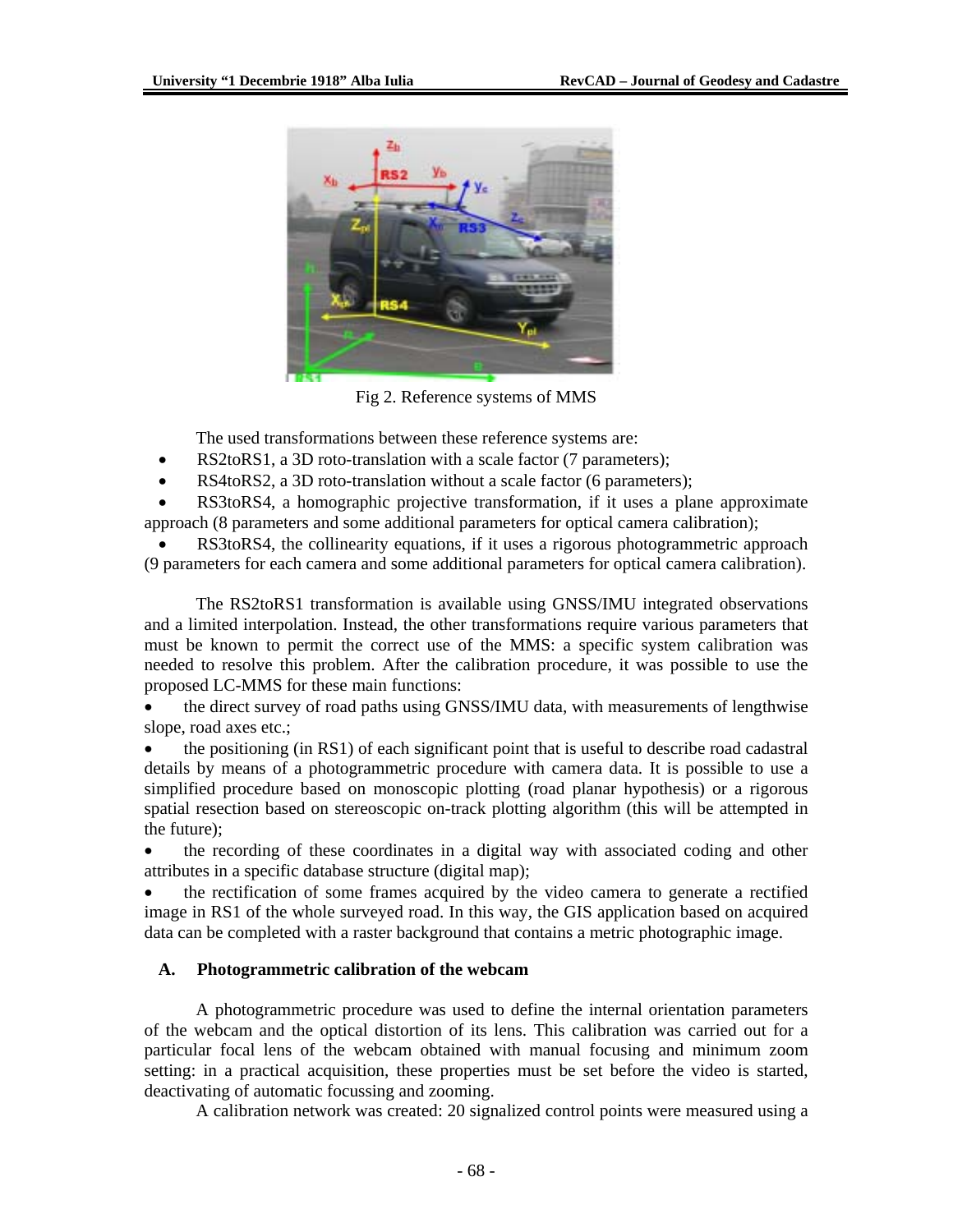high precision total station and redundant space resection schema. The estimated accuracy was about 1 mm in 3D components. Therefore, 2 stereoscopic images of the calibration network were acquired at maximum hardware sensor resolution (1600x1200 pixels). The network points were plotted on the acquired stereo pair using automatic recognition for the initial position and Least Squares Matching for the final precise measurements. The data were inserted into a bundle block adjustment with additional self-calibration parameters (according to Brown distortion model). The estimated tangential distortion parameters (P1, P2, P3) and the affinity sensor deformations (A1, A2) are not meaningful different from 0 (Student test, 5%).

The entire procedure was repeated several times, with different camera positions on various days, but always with the same focus and zoom. The differences between the calibration parameters resulted to be not meaningful, thus demonstrating the substantial stability of a Logitech Quickcam Pro 9000 in static situations.

### **B. Reference system calibration**

An opportune calibration stage of the MMS was carried out in order to determine the transformation parameters between the various reference systems. For this purpose, an other calibration field was defined, measured and used.

This network is composed by:

• 3 vertices for the definition of the RS1, measured with static GNSS observations referred to the permanent stations managed by the Politecnico di Torino (Fig. 3);

• the three positions, with the vehicle still, of the GNSS antennas with 3 prisms for the measurements. The positioning was carried out through the Leica SmartStation in connection with the RS1 vertices: in this way it was possible to procure data for the definition of the RS2 in relation to the RS1. The measurements were carried out in different load conditions in order to define the variations of the calibration parameters according to the variations in the load situations.

• 11 control points signalled through specific panels in wood attached to the road surface and surveyed using Leica SmartStation in connection with the RS1 vertex: in this way, it was possible to procure data for the definition of RS4;

• 5 added control points situated on the tripods and surveyed through the Leica SmartStation in connection with the RS1 vertices: in this way it was possible to procure the data for the definition of RS3;

• More than 50 points, generated by the intersection between the description lines of the car parks utilised as check points, to validate the determined solutions.

The parameters of the RS2 transformation into RS1 and RS4 into RS2 were determined through the measurements carried out on the basis of purely geometric considerations. The ground control points coordinates are introduced in a software tools package (called LCMMS – Low Cost Mobile Mapping Software).

# **C. Time synchronization**

The time synchronization of the used sensors is a fundamental problem. If there is a time synchronisation problem, no plotting operation or trajectory comparison are correctly available. For example, if the time delay is equal to 0.1 s and the vehicle moves at 40 km/h, the planimetric error on the plotting point is about 1.1 m. The impossibility to have recourse to an hardware time synchronisation led the authors to propose an original solution for the time synchronisation of the frames acquired with the webcam to the GPS reference time.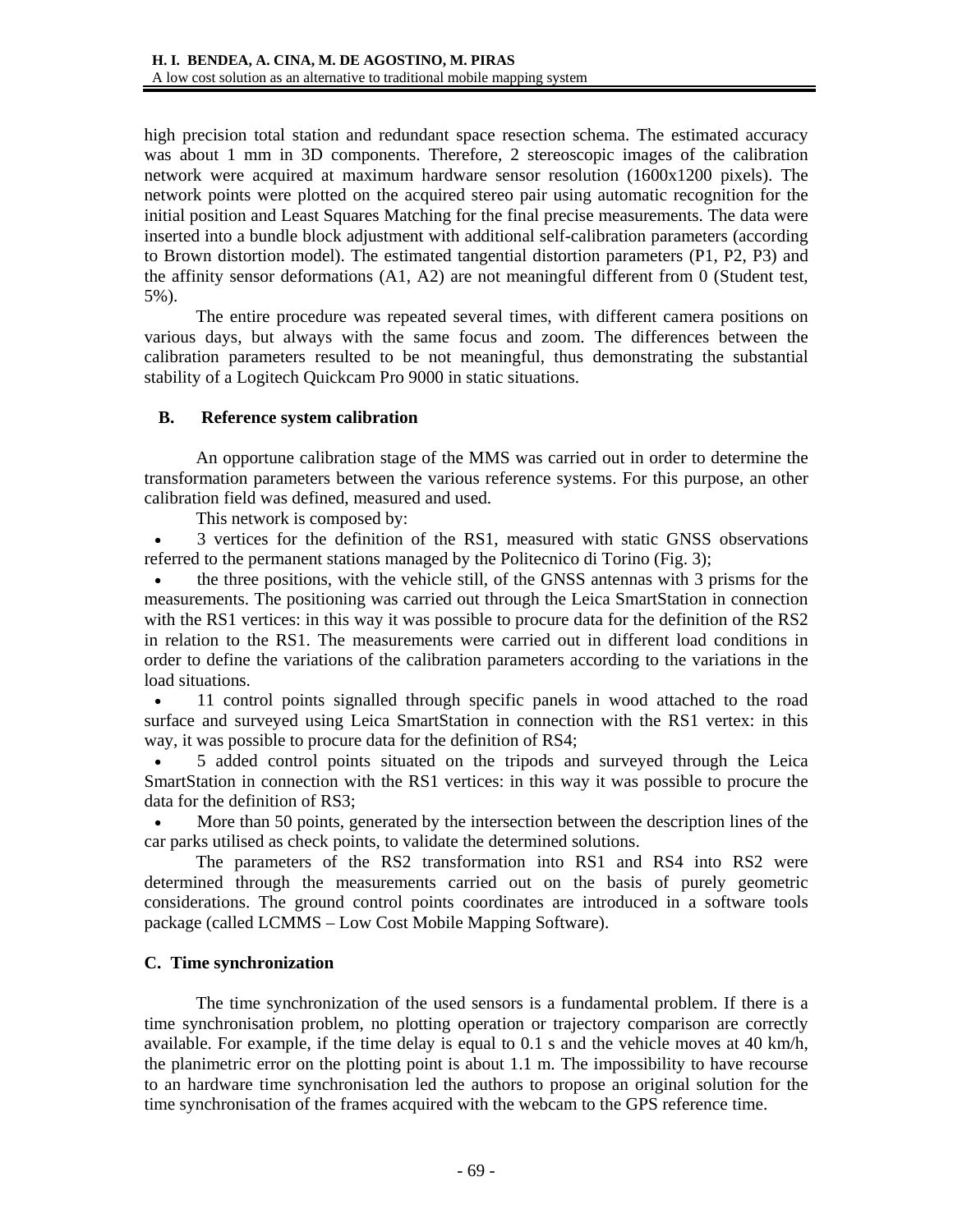Before the survey is started, the clock of the laptop PC (that manages the three webcams) is synchronized to the GPS time. However, this clock is not an atomic–based and a time delay can therefore occur. During the monoscopic plotting, the coordinates of several points are measured using the first approximation of the attitude and position interpolated on base of the GNSS/IMU data and the PC time of image acquisition.

It is possible to survey the coordinates of the same points considering different frames (in different instant) and calculate the differences between the various positions of each point: if these differences are greater than the tolerance, the time delay is not negligible. If we combine this information with the instantaneous velocities defined from the GNSS/IMU data, the time delay can be estimated using both classical statistical approach (least squares) and a robust approach (least median of squares). The time delay could be approximated considering a constant value or a polynomial function. If the acquisition length is not very long  $(\le 1.5h)$ , a constant value is sufficient to define it. The time delay is used to modify the camera time that is, the time when the single frames are taken.

#### **D. GNSS-IMU integration**

The integration of GNSS and IMU data offers benefits for many aspects of navigation solution and overall survey quality, because of the improved accuracy and reliability. Improvements in the mathematical modelling and software implementation such as tightlycoupled solutions make the use of the available information very efficient, especially for poor GNSS solutions. However, experience has shown that the use of these sensors and algorithms is not always sufficient to guarantee a fault tolerant system. Sometimes, error caused by outliers or residual model errors, even in only one of these sensors, can lead to fault-correct estimates of positions or attitudes.

This is particularly true in the case of GNSS outages or changes in GNSS constellations which often result in sudden shifts in the trajectories. If the two system components (GNSS and IMU) do not agree, the weights could be adjusted in the filter to minimize the contribution of erroneous data. With only two data sources available, deciding which data are wrong may not be feasible. Due to the error characteristics of the low-cost IMU, however, the system often relies primarily on GNSS data; the relative weighting of IMU and GNSS data therefore favours the latter as long as their quality is believed to be accurate.

If GNSS outages are long and severe, drift errors of the IMU become too large and the accuracy of the positioning data decreases. This may happen, for instance, in city downtowns, where the operating speed is sometimes slow because of the traffic (therefore outages last longer), along narrow streets where buildings are very close to the road, along tree-lined avenues or country roads, in road sections through forests, tunnels, etc.

Our realized integration algorithm, based on Kalman filter, allows to estimate the IMU attitude corrections using a GNSS multi-antenna system. This computation is particularly important, especially when low-cost inertial sensors are used, with high gyroscopes drifts, even exceeding 1°/s.

At the end of the Kalman filter, it is possible to refine the solution of the previous epochs with a backward procedure called smoothing. This procedure at each epoch regards the information deriving from all the measurements, and computes a navigation solution similar to that which would have solving the problem with the Least Squares method. An alternative procedure may be to use the information collected through the Kalman filter, backward adjusting, during the smoothing process, the effects of the residual accelerometers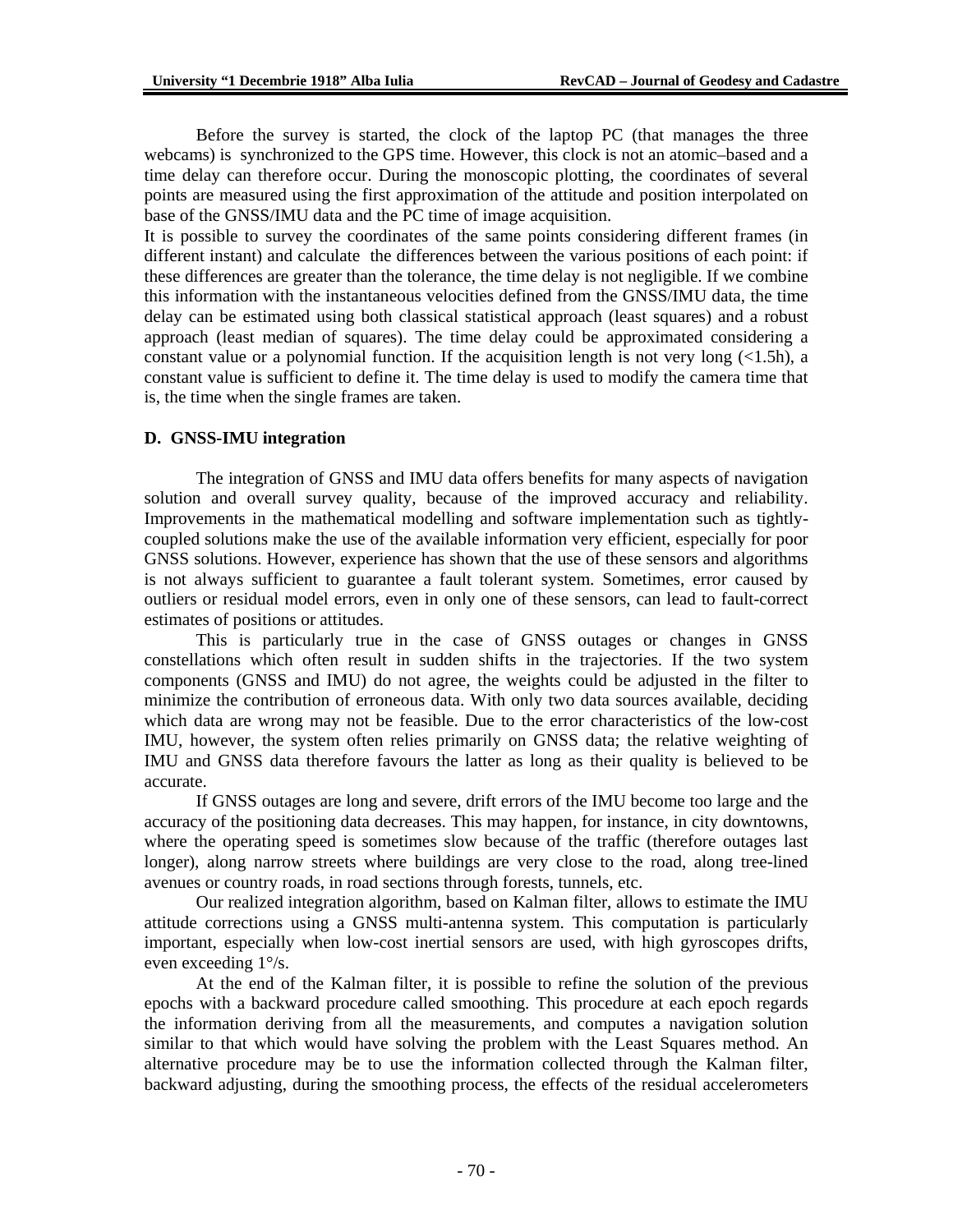and gyroscope biases. This novel procedure of back-propagation of the residual bias was implemented in an our dedicated software and it is called Back-Propagation Smoother.

### **3. Management of the system**

Our mobile mapping system is currently composed of different sensors managed by various laptops. Excluding the GNSS receivers that are able to collect the raw data by themselves, the other devices need to have a PC to set and to record the data. This problem has been solved developing several homemade software tools, writing in Matlab and Fortran languages.

### *A. Acquisition of the image frames*

A special tool has been created in order to have an integrated system devoted to managing the webcam, collecting the raw data and control of time acquisition quality. At the end of the video, a quality control of the acquisition stability is carried out to estimate the real values of the webcam rate acquisition and to evaluate the effective regularity of data acquisitions.

Before starting, the resolution, the frame rate, the acquisition length, the image file names, and the time file have to be defined. Then, the acquisition can be started. A time file produced by the software includes the time of the first acquisition and the differences between each image and the first one. The summary of the quality control appears in a two graphs when the acquisition is terminated.

# *B. Attitude and trajectory definitions*

The images can be georeferenced considering the position and the attitude of the camera. These values can be estimated considering both IMU and GNSS data. The three attitude angles can be also calculated considering the GNSS. The positioning is determined using two possible solutions:

- real time kinematics;
- post-processing kinematics.

The first solution foresees as is well known, that the position is estimated in real time: in this case, the corrections are estimated considering a model which derives from a RTK network of permanent stations. An experimental network exists in Piedmont that is composed of 15 permanent stations (fig. 3). A control centre which manages this network has been installed at the Politecnico di Torino.

An original package of utilities was developed to estimate the vehicle attitude using both the GNSS and the IMU measurements, using the GNSS measurements to compensate the IMU drifts and providing a seamless solution, also if the GNSS signal is not available.

Considering the camera time as the reference time where the image is captured, it is possible to interpolate and to define its position and attitude. There are different interpolation models, but not all are appropriate to define a kinematic trajectory. Spline interpolation is appeared as the more appropriate in this case.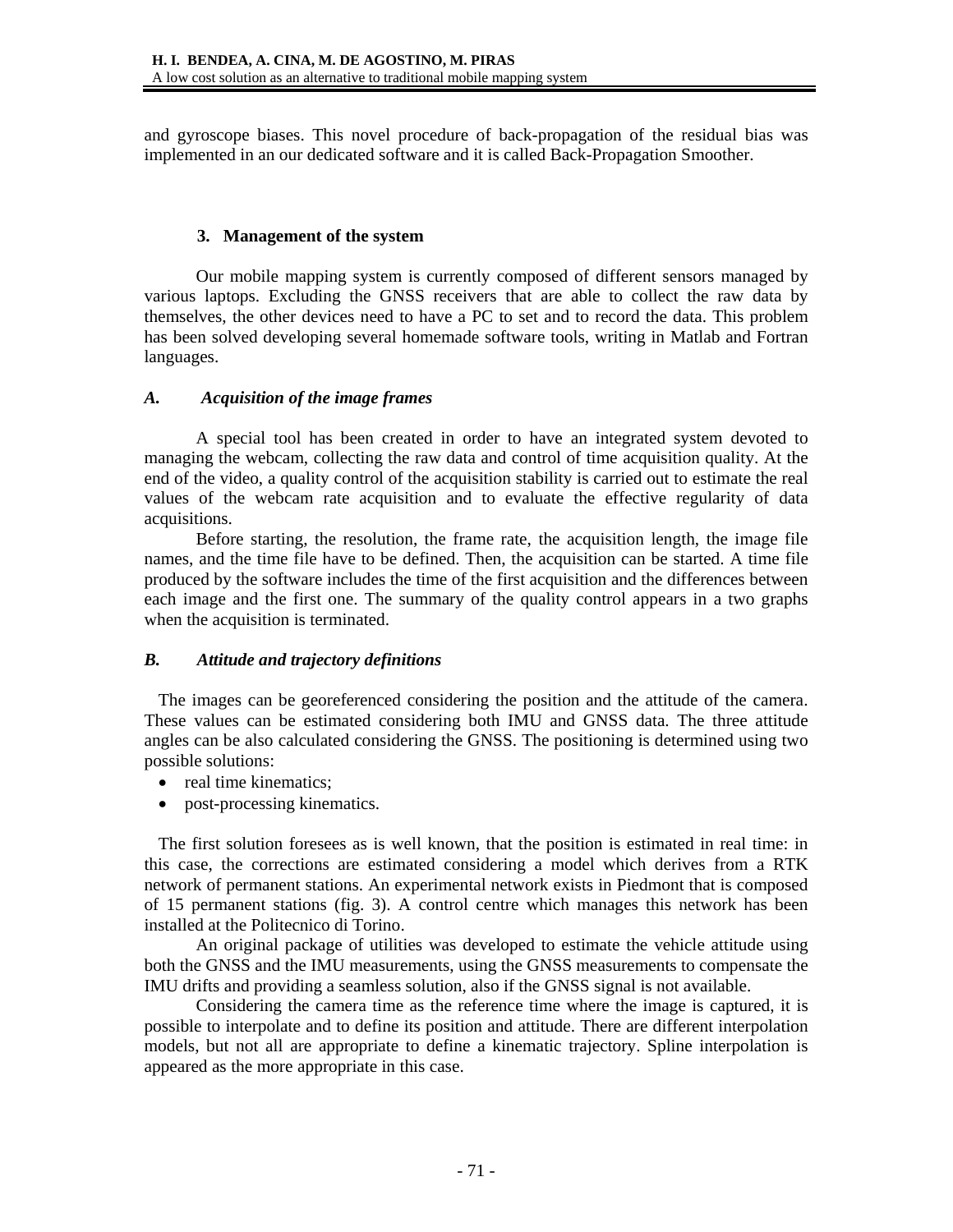### *C. Trajectories comparison*

The same part of the road was covered several times and the coordinates that were obtained in a kinematic mode were compared in order to evaluate the accuracy of the survey of the centre line road axis,

A specific software tool was set up to determine and verify the road axis with the intent to:

1) determine the mean axis of a series of points surveyed going back and forth;

2) determine the off-lines between a trajectory that has to be verified and a reference one.

The errors were basically due to two factors:

- errors in the kinematic GNSS positioning;
- accuracies in the centred guide.

In the test carried out, the mean value of the planimetric discrepancies is equal to -7 cm with an RMS of 56 cm. The tolerance of 1 m on road layouts seems reachable with an ordinary guide bar, on condition that the fixing of the phase ambiguity is reached.

# *D. Low Cost Mobile Mapping Software (LCMMS)*

The authors have developed a software tool package (LCMMS) which makes several functions available for the calibration, management and use of acquired data. LCMMS allows the following functions:

• to define the photogrammetric calibration parameters of the used camera in this way being free of the specific video camera that was used. These parameters must be defined "a priori" through specific photogrammetric procedures;

• estimate the simplified transformation (homograph) between the camera system and the plotting system

define the parameters of the spatial roto-translation which transforms the plotting system into the body;

• measure the coordinates of significant points for the application of road cadastral maps with opportune coding and other connected attributes (Fig. 4).

The user can:

- visualise the images that make up the acquisition frame;
- move the cursor into the 3 graphic windows (scroll, image and zoom) and directly read the coordinates of the identified point (on the road);
- move forward and back inside the film, a photogram at a time or quickly
- measure and record (red button in fig.4) the map coordinates of the significant points;
- associate codes and various attributes in a real database;
- generate the rectified images of the chosen images, limited to 20 m in front of the vehicle,

already directly georeferenced in the map system.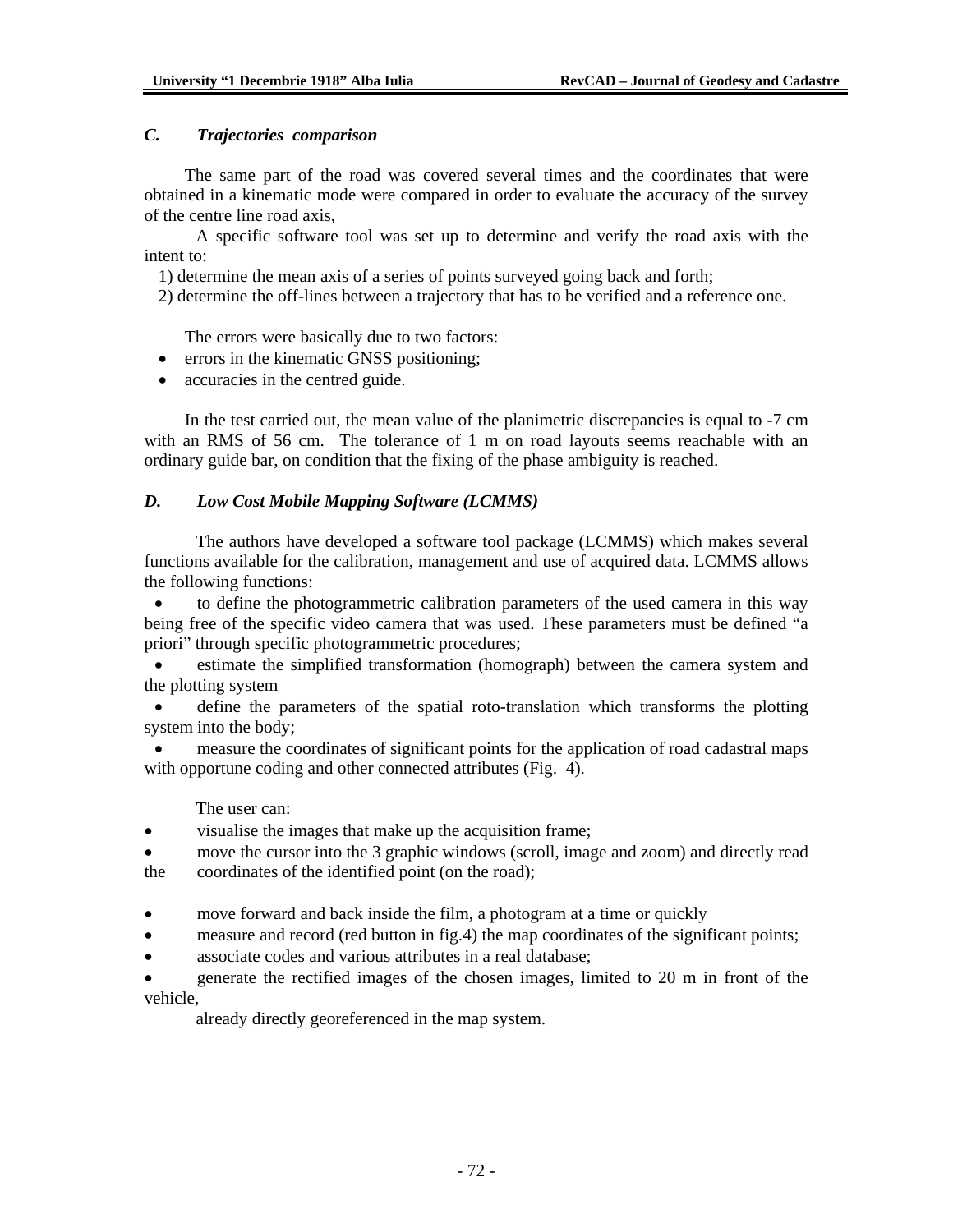### **4. Test Fields**

#### *A. Survey*

The described system and procedures were verified in the field through the use of a test site situated near the calibration network site. About 70 check points were surveyed in the UTM WGS84 system (RS1 with precision of about 1 cm). using Smart Station and GNSS RTK in connection with the Politecnico di Torino test network of the permanent station

The calibration phase of the system was repeated and the parameters estimated at less than 1.5 cm in the translation and 0.1 gon in the rotation (RS4toRS2) were basically found to be unvaried. A substantial stability of these calibration parameters at a distance of about 15 m can therefore be observed.

### *B. Data Acquisition*

The instrumentation was arranged for the acquisition of the data according to the following sequence:

launching of the acquisition from the 3 GNSS receivers with a frequency of 5 Hz. The first 10 minutes of GNSS acquisition was performed with the vehicle still, in order to be certain of a correct initialisation;

• synchronisation of the clock of the laptop PC that manages the IMU sensor to the GPS time through a GPS Garmin receiver and NMEA-Sync software;

• synchronisation of the clock of the PC that manages the webcams to the GPS time through a GPS Garmin receiver and NMEA-Sync software, webcam configuration (with a resolution of 960 x 720 pixels, autofocus exclusion, choice of lowest zoom, nominal acquisition frequency configuration of 15 Hz) and launching of the acquisition through a dedicated software.





Fig. 4. LCMMS - software

Fig. 3. The Piedmont network of GNSS permanent stations

The vehicle then began to move in the test area with numerous passages over the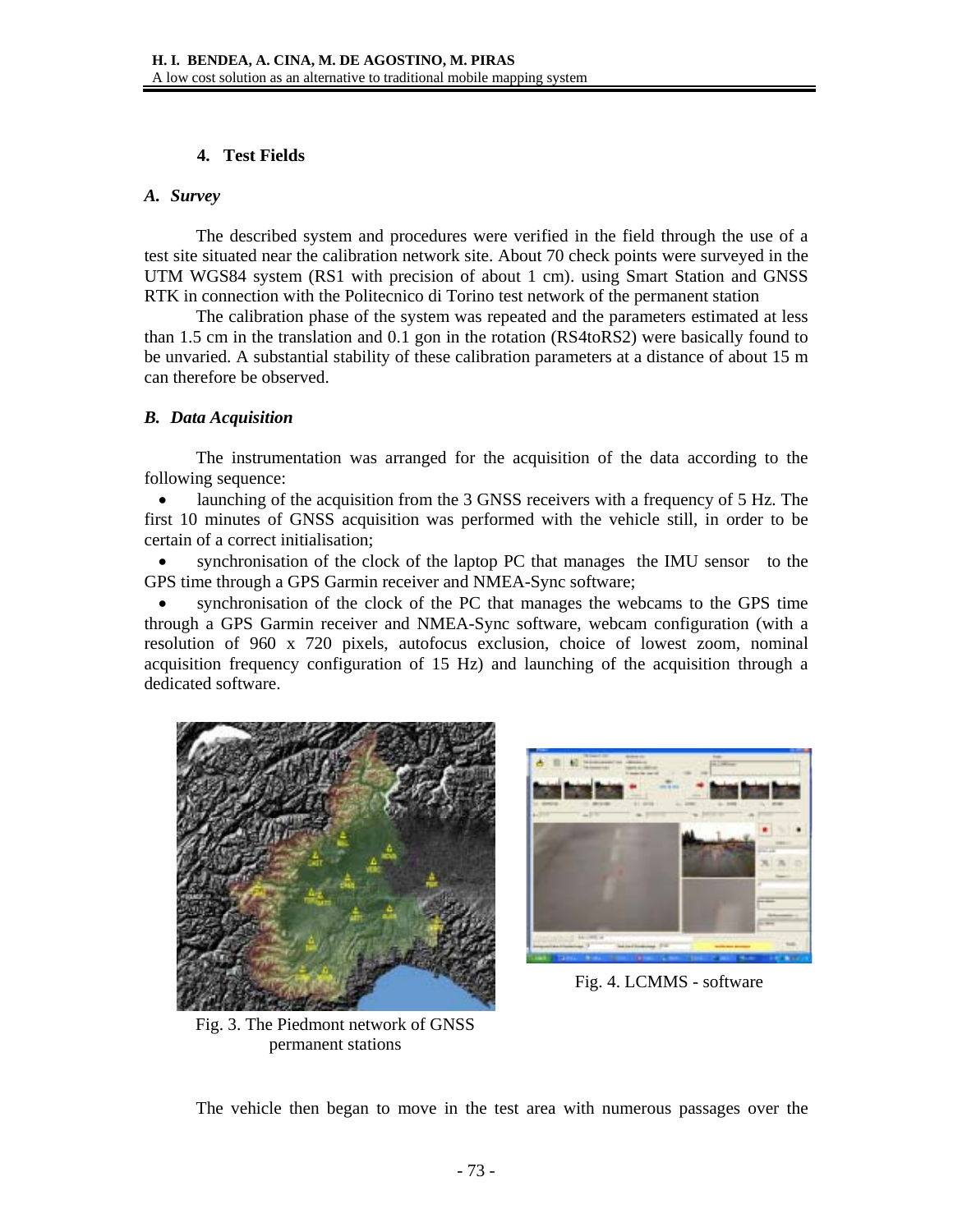Table 2. Discrepancies after the time delay

check points at a mean velocity of 11 m/s (about 40 km/h) for about an hour of acquisition of the webcams, in terms of control of the acquisition quality: the actual mean rate was 6.4 frames/s, that is an image on average each 1.7 m.

#### *C. Preprocessing*

The GNSS and IMU data were elaborated using both Waypoint Inertial Explorer software and our software of navigation, where the Back Propagation Smoother is implemented.

The final result is made up of the trajectory of the vehicle, the two trajectories of the three GNSS receivers (ahead and behind, on average a position each 2.2 m), the analytical and synthetic accuracy indices (on average 1.5 cm of standard deviation).

The GNSS receivers at the front and the attitude angles of the system were determined at the moment of acquisition of the images acquired by the webcam. In this way, it was possible to determine the RS2toRS1 transformation for each click instant of the various images, through an interpolation procedure elaborated in time with a homemade software. This interpolation is very limited, considering the high acquisition frequency of the navigation instruments. The collimations of about 20 check points were carried out utilising LCMMS software in the monoscopic plotting mode, with the vehicle still, and maximum discrepancies of about 25 cm were obtained in planimetry, thus basically demonstrating the correct functioning of the system.

The almost 70 check points were surveyed in the same way several times, at different times in the various passages that the vehicle made along the test site over a period of about 1 hour of acquisition (Set2). Table 1 shows the synthetic statistic parameters of the differences (Ve, Vn, Vh) determined between the coordinates of the check points in Set2 and Set1 (reference): the discrepancies in planimetry show very large values compared to the accuracy reached in a static situation, which would lead one to think there was a substantial synchronisation defect, in this case of the webcam acquisition management PC. Table 2 contains the effective values of discrepancies after the time correction. The values in height are basically very similar to the static situation as no great changes in height or slopes were encountered along the route travelled by the MMS.

| correction |         |         |         |            | correction |         |         |  |
|------------|---------|---------|---------|------------|------------|---------|---------|--|
|            | Ve      | Vn      | Vh      |            | Ve         | Vn      | Vh      |  |
| Mean $[m]$ | 2.31    | $-2.15$ | $-0.18$ | Mean $[m]$ | $-0.10$    | $-0.13$ | $-0,15$ |  |
| StDev[m]   | 2.21    | 2.19    | 0.15    | StDev[m]   | 0.10       | 0.05    | 0,03    |  |
| Min $[m]$  | $-1.95$ | $-3.01$ | $-0.30$ | Min $[m]$  | $-0.30$    | $-0.21$ | $-0,21$ |  |
| $Max$ [m]  | 3.42    | .45     | 0.03    | $Max$ [m]  | 0.06       | $-0.06$ | $-0.11$ |  |

Table 1. Discrepancies before the time delay

### **5. Final Results**

The data acquired with the MMS system are fully acceptable, from the point of view of the tolerances that must be reached for road cadastral mapping purposes. Furthermore, when the differences (Set3-Set1) of the absolute value are plotted against the distance of the origin of the RS4 system (GNSS antenna in front of the vehicle), it is possible to note a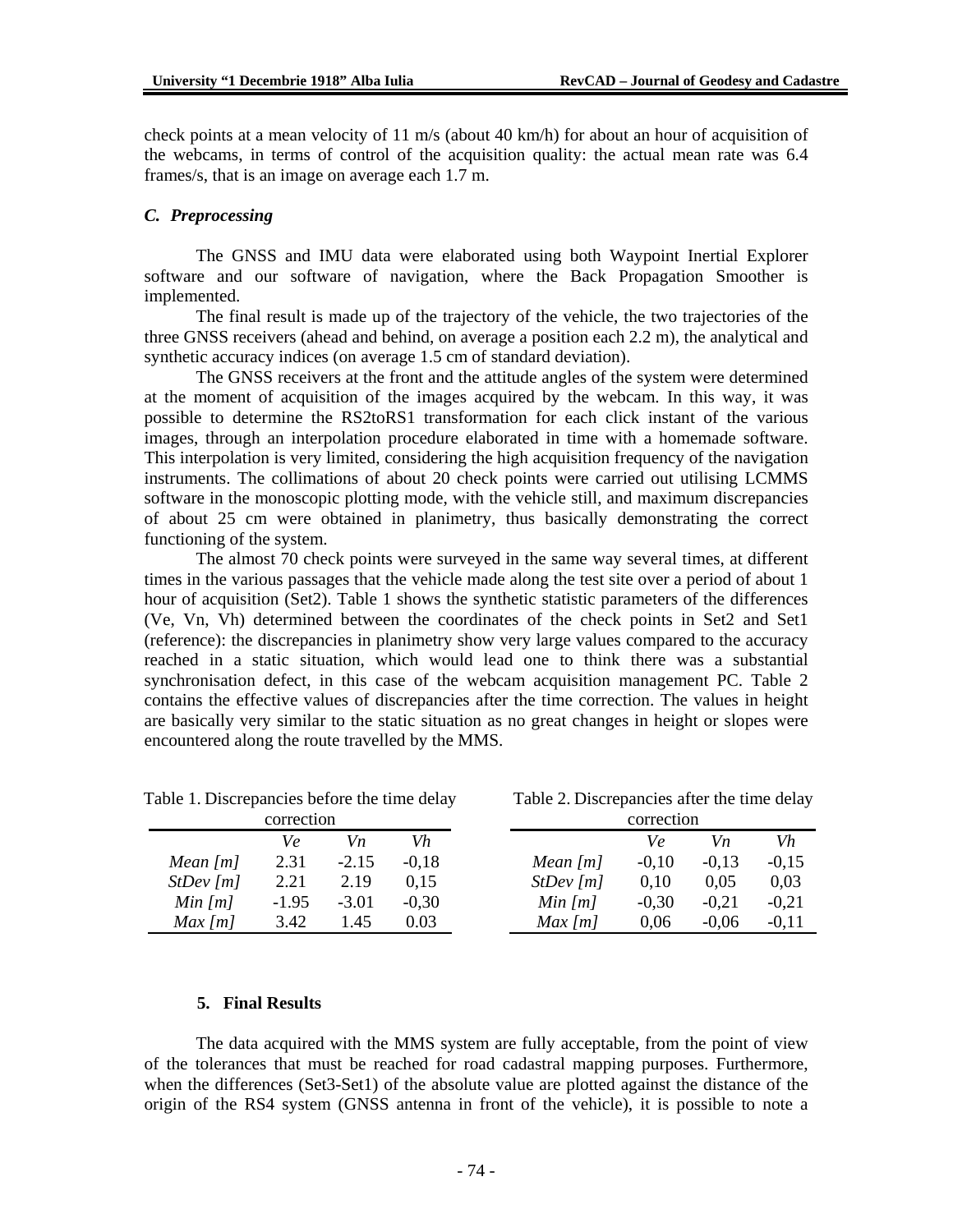substantially linear trend of the differences (Fig. 5.b). This trend was foreseeable in that the collimations are obtained from a visualisation of a digital image with constant pixel dimensions, on the sensor plane, but which are obviously variable on the road plane, according to a linear law. From the graph (Fig. 5.b) it is possible to define the limit distance for a correct collimation as about 15-16 m, limiting the errors that can be obtained to about 20 cm.

The rectified images were generated for about 1 frame per second (1 each 11 m) in the local system, RS4, and then georeferenced in the RS1 system. In Fig. 5.a it is possible to observe two rectified images that were obtained in this way, with overlapping of the relative check points. The substantial continuity of the delimitation lines of the visible adjacent car parks can be noted and this demonstrates the coherence between the obtained rectified images.



Fig. 5. Automatic mosaic of 2 rectified images (a) and relation discrepancies vs. distance (b)

### **6. Conclusions**

The survey system that has been created seems to function and be suitable for reaching the precision requested by the Italian MD. The GNSS integration with the available IMU makes it possible to recuperate short length cycle slips  $(< 1$  min) with a metrical precision that is compatible with the survey of the road axis. The solution adopted for the georeferencing of the images, at present of a monoscopic type, seems to be suitable for the surveying of the road details and opportunely calibrated USB webcam type cameras have been successfully used. These are commanded via software and have suitable acquisition rates to carry out a high efficiency survey.

This system is at present in an experimental stage: some improvement modifications are foreseen, such as the use of a more precise but cheap IMU (drift  $\langle 1^{\circ}/\rangle$ hour) of less than 15 k€. The system would, however, still be considered part of the low cost category.

### **7. Bibliography**

- *1. Kwon J.H. & Jekeli C. A new approach for airborne vector gravimetry using GNSS/INS, Journal of Geodesy, 2001, 74, 690-700.*
- *2. Lee H.K., Wang J., Rizos C. Kinematic positioning with an integrated*